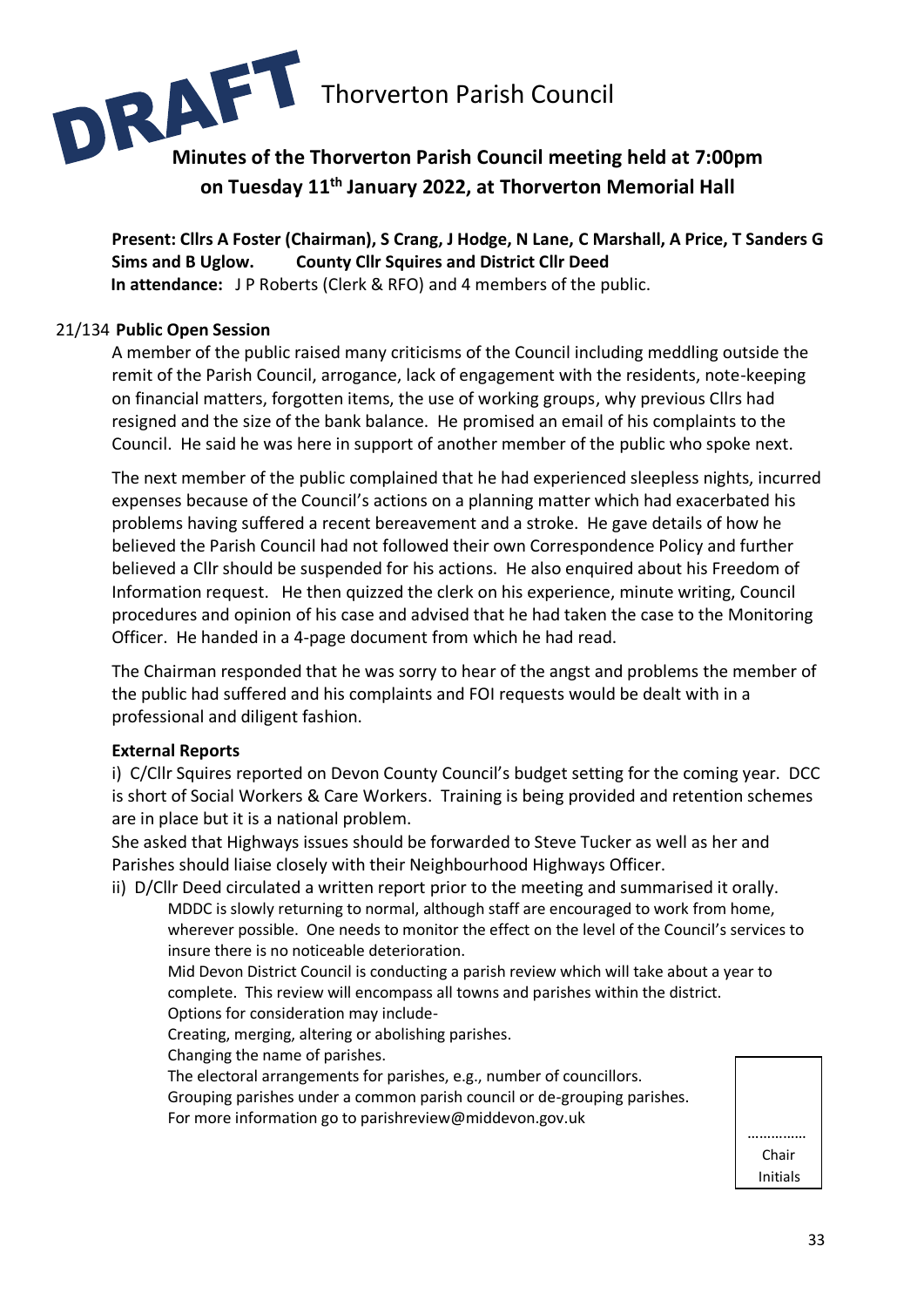# Thorverton Parish Council



begun. I have received a letter from Mr Gove, MP outlining events that may be organised. Those pertinent to a rural parish might include-

- Street Parties and "The Big Jubilee Lunch".
- Beacon Lighting.
- The Queen's Green Canopy.

Moving to MDDC activities this year, Cabinet have met and made decisions on the following subjects-

- Customer Care Policy,
- Complaints Policy,
- Strategic Grants & Service Level Agreement, New Local Plan Issues consultation paper,
- Local Development Scheme,
- the Cullompton, Conservation Area Management Plan,
- Tax Base Calculation,
- 2022/23 Budget Update Report,
- Modular Build Schemes (in Cullompton and Tiverton, and
- Information Security and Information Security Incident Policies.

The 498 pages of the Agenda are available to read on the Council's website, or if you prefer, you can listen to the Cabinet proceedings online. As Chair I managed to keep the meeting to 2 hours 20 minutes.

Should Parish Councillors have any question, happy to attempt an answer at the meeting. Questions in advance may get a more cogent and comprehensive answer at the meeting. Please note that I am always working on some request from residents within my Ward. I avoid discussing individual cases in a public arena and will only advise on technicalities regarding Planning matters but not participate in discussions of individual planning applications.

*[Cllrs Squires & Deed and 3 members of the public left at 7:42pm]* iii) The crimes reported in the last month were 2 violent sexual offences in Watery Lane.

# 21/135 **Declarations of interest**

Cllr Sims declared an interest in items 11.1 and 17.1 on the agenda.

# 21/136 **Apologies**

None received

# 21/137 **Confirmation of minutes**

After a minor correction to paragraph 21/130 (Sheep Dip) Council **RESOLVED** to approve and sign the amended minutes of the meeting held on 14<sup>th</sup> December as a correct record.

# 21/138 **Outstanding resolutions**

#### **6.1 Legal Services**

- **6.2 Hulk Lane Bridleway**
- **6.3 Purchase of the allotment field**

#### **6.4 Parish Plan /Neighbourhood Plan**

**6.5 New Cemetery –** The final price is £8500 plus a free plot as Chair's email. Clerk to instruct solicitor to proceed. Planning permission has been granted.

**6.6 20 is Plenty** 

No updates except 6.5.

#### 21/139 **Precept**

Council **RESOLVED** to set the Precept at £ 17,426 for 2022-23. Clerk to advise MDDC before the deadline.

| Chair           |
|-----------------|
| <b>Initials</b> |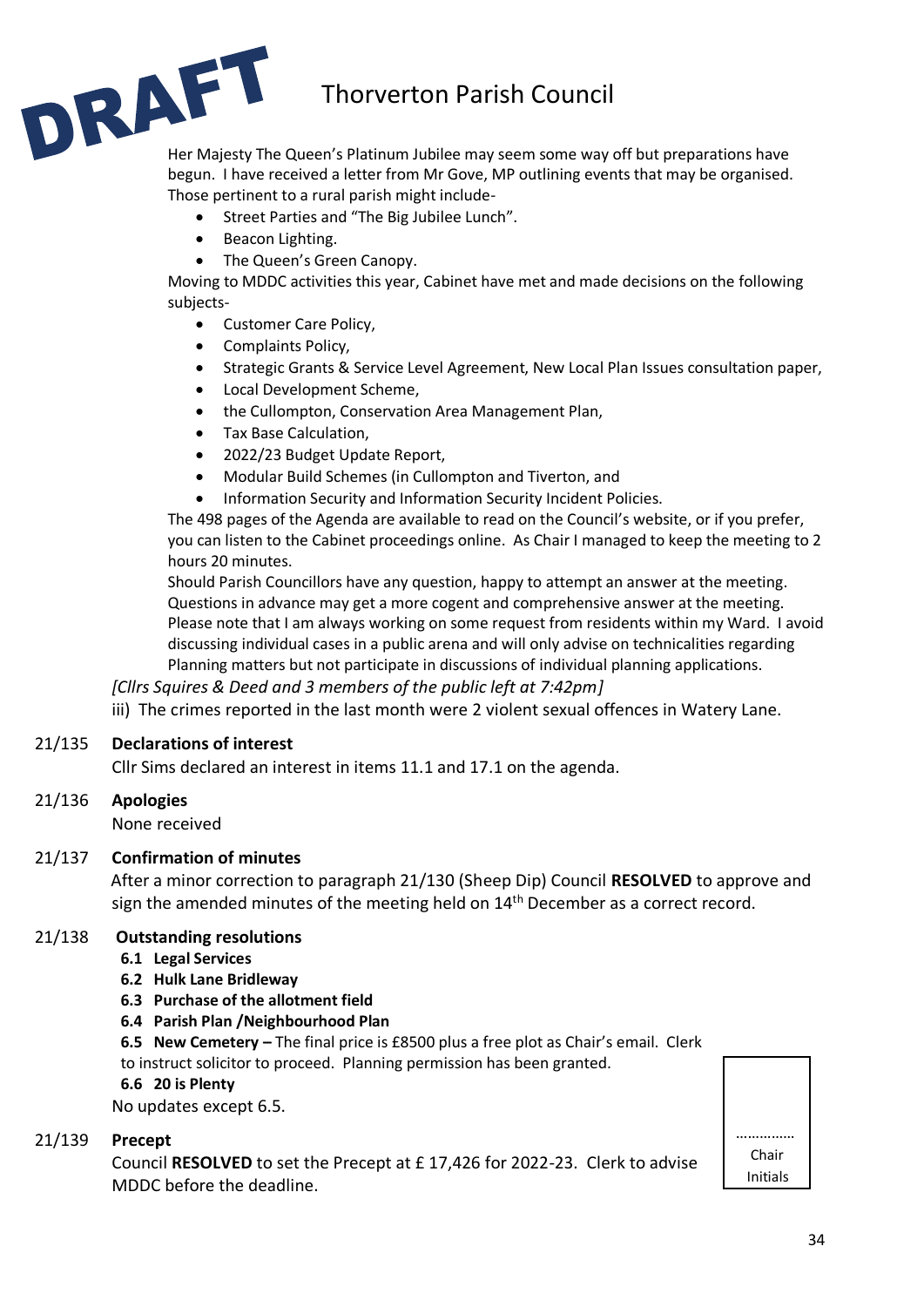

# 21/140 **Satisfaction Survey**

Council noted the results of the Satisfaction Survey previously circulated. The survey was entirely anonymous and it cannot be discerned if it is the same responders as last year. It was felt that the Council should refresh people's memory on what the Council does and update the website to make clear where people should go to access information or help. To publish the results Council **RESOLVED** that an abridged commentary and tables from the agenda document will be prepared by Cllrs Lane, Sanders & Price which will be circulated to all Cllrs and sent to Focus.

#### 21/141 **Allotments**

Council **RESOLVED** to advertise in Focus, Nextdoor and Facebook (simultaneously on 1 February) for anyone wanting to take on a plot for 2022. The first applicant will be allocated the plot currently used by the non-resident and the next applicant allocated the one vacated but in poor condition. If there are no applicants the non-resident will be allowed to continue renting the plot in 2022.

#### 21/142 **Highways**

- (i) **School Lane junction safety** Cllr McKee (absent) liaised with the school.
- (ii) **Raddon directional sign**  Cllr McKee (absent) dealing.
- (iii) **Pavement o/s shop**  Reported to DCC 19 Nov and repaired as tarmac (not cobbles). This are temporary repair and will be subject to specialist repairs.
- (iv) **Highways Repairs** Council **RESOLVED** that future liaison which will be with the clerk. The clerk will obtain the road condition scores and Highways' priority list as these were said to be available at the recent conference.
- (v) **Dark Lane signage** Reported to Steve Tucker 19 Nov. Clerk to follow up.
- (vi) 30mph sign at Broadlands has been moved but is still after the entrance to the new housing and the Thorverton sign has moved to the wrong side of the road – clerk to enquire about the final plans

# 21/143 **Planning matters**

# *[Cllr Sims left the meeting while item 21/143 (i) was discussed]*

Council **RESOLVED** to make no comment on the following two applications:

(i) 21/02434/HOUSE - Erection of a garage block and workshop with ancillary accommodation above at Pleasure House Thorverton EX5 5PJ

*[Cllr Sims returned to the meeting after item 21/143 (i) was discussed]*

(ii) 21/02569/HOUSE - Conversion of garage to include erection of extension at

Raddon Close Thorverton EX5 5PJ

Council noted the decision to approve 21/02328/NMA - Non-Material Amendment to 20/00465/FULL for changes to windows/glazing on north, east & west elevations at Higher Mill Thorverton EX5 5LL - permission granted 23 Dec 21.

*[The remaining member of the public left at 9:22pm]*

# 21/144 **Handyman**

Council **RESOLVED** to arrange that the Handyman (Ben Fitch) will have his employment ended by agreement but will continue on a contractual basis. Council **RESOLVED** that the Handyman's work would be arranged & supervised by Cllrs Marshall and Price with exceptional items being brought to full Council.

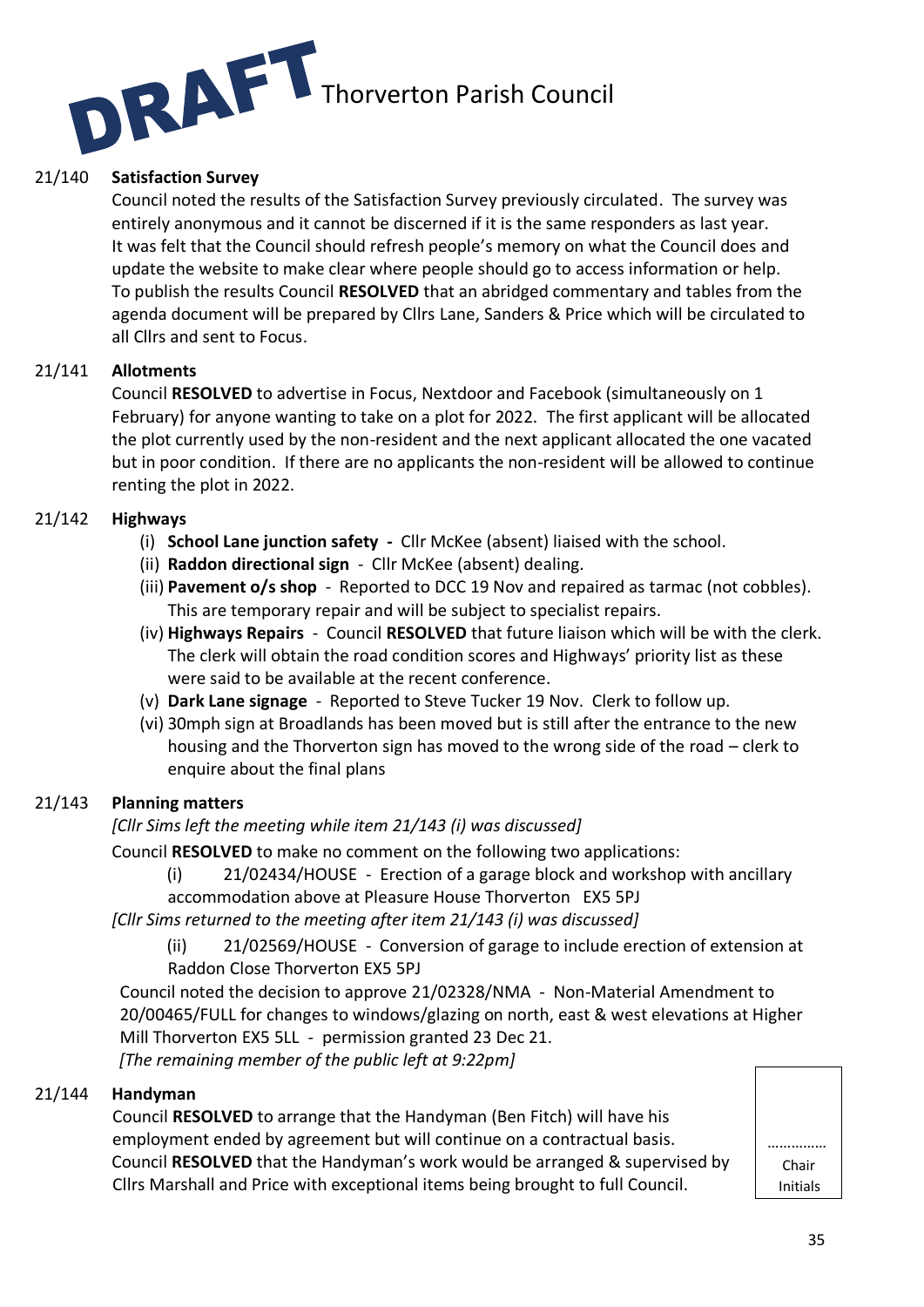

Cllrs will speak to Cllrs Marshall & Price if work arises in their patches.

# 21/145 **Recreation Ground**

Cllrs Sims & Price reported that 4 different colour paints, thinners and brushes etc would be needed to bring the swing sets, gates and the slide up to scratch. Estimated cost is approx. £200. This will probably take 3 weekends with a few people or one weekend with a lot of people. Focus and Facebook will be used to drum up volunteers.

The annual inspection will be rebooked for this year.

Openreach will be erecting a telegraph pole, but there is no money payable as the Council originally took a capital payment.

The table tennis players have requested some form of hardstanding at both ends of the table to allow wet weather play.

There has been no recreation ground financial activity this month.

# 21/146 **Finance and Payments**

(i) Council noted that as at  $4<sup>th</sup>$  January 2022 the bank balance stood at £58,140.97 (£36,632.46 in the Reserve Account and £21,508.51 in the Current Account).

(ii) Council **RESOLVED** to make the following payments:

MDDC Garage rental (monthly DD) £ 55.72 (incl VAT)

Chairman's reimbursements (while covering Clerk)

|                                  | Hire of WI Hut Oct 21 £ 20.00     |  |  |  |  |  |         |
|----------------------------------|-----------------------------------|--|--|--|--|--|---------|
|                                  | Litter pickers Dec 21 £ 15.95     |  |  |  |  |  |         |
|                                  | Hi-Vis jackets Dec 21 £ 15.00     |  |  |  |  |  |         |
|                                  | Ink cartridges Jan 22 $\pm$ 30.00 |  |  |  |  |  |         |
| Total (payable to Cllr A Foster) |                                   |  |  |  |  |  | £ 80.95 |

GX Accountancy Inv3522 for payroll services (qtr to 5 Jan 2022) £ 30.05 HMRC – Tax and NIC due for Oct 2021 to Dec 2021 **E** 101.20

(iii) **Grants -** The Grant Giving Working Group reported that 2 applications had been received and neither had completed our Grant form but advised the Council on the information that they did have. The Council **RESOLVED** the following

CHAT – to decline this request as the Council will concentrate funds on Lucy's Larder. CAB – to donate £400 and ask for a paragraph or two for Focus so people are aware of the services available.

The clerk will check whether a payment has been made to the Baby and Toddler group.

# 21/147 **Existing Projects:**

- (i) **New Cemetery** Council **RESOLVED** to accept the offer of £8,500 and a free plot as discussed by the Chairman with the landowner.
- (ii) **Thorverton in Bloom** Council **RESOLVED** to announce that we will hold a Thorverton in Bloom competition in 2022, with the judging period and criteria as set out thus – There will be two judging periods (late-June and mid-August) to encourage people to make good displays throughout the summer.

Thorverton in Bloom judges will allocate marks on

Colour/scent/appearance (40% of marks) Extent of coverage, showing local community involvement (20%) Originality (20%)

Environmental-friendliness (20%)

| Chair    |  |
|----------|--|
| Initials |  |